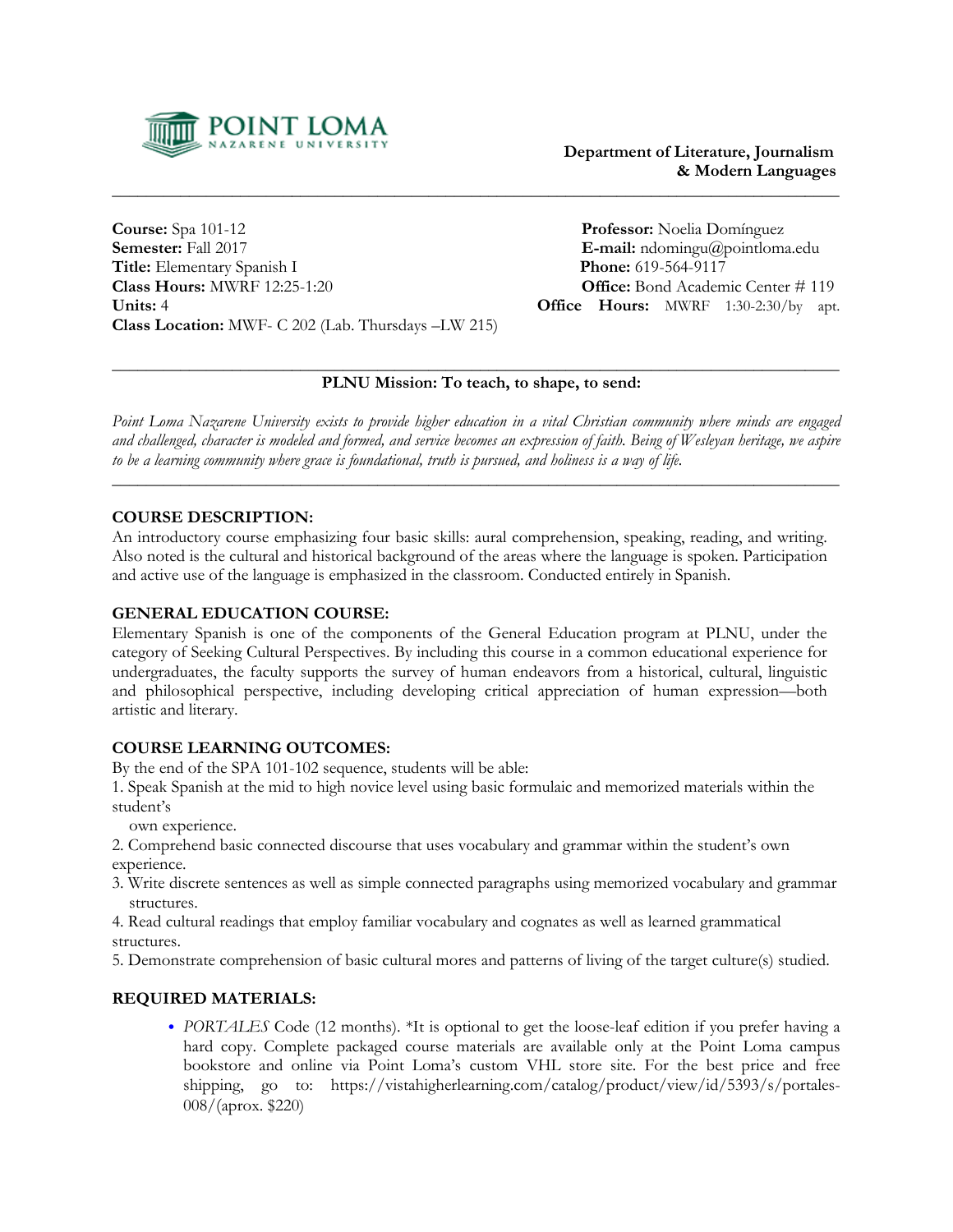- Dictionary <http://www.wordreference.com/>
- Laptop for in-class online homework and group activities
- Talk Abroad session (aprox. \$25)

#### **COURSE EVALUATION:**

- 40% Chapter Exams (7)
- 
- 15% Online Homework<br>15% Individual Participa 15% Individual Participation & Group Work
- 8% Oral Exams (2)
- 15% Final Exam
- 4% Cultural Activities (3)
- 3% Talk Abroad (1)

 **A**=100-93; **A-** = 92-90; **B+**= 89-87; **B**= 86-83; **B-** =82-80; **C+**= 79-77; **C**=76-73; **C-** =72-70; **D+**= 69-67; **D**= 66-63; **D-** =62-60; **F**= 59-0

**Participation:** You are expected to actively speak in Spanish at all times; therefore, you will receive an individual grade based on the quality and quantity of your participation in Spanish (for individual, as well as small group activities in class). In order to earn participation points, you must be present in class; therefore, attendance and participation are inextricably linked. However, merely attending class does not guarantee a certain amount of participation points. Participation points cannot be made up; therefore it is to your best interest to attend class every day. Since the ultimate goal of this class is to help you communicate in the foreign language, actual communication in the classroom will be emphasized.

Participation will be evaluated according to the following criteria:

- A **participates every single time is requested** (in Spanish) in oral activities with enthusiasm and a positive attitude; **always volunteers** answers to activities that are reviewed in class; frequently asks questions that reflect preparation of material; cooperates in small groups and works actively to keep the group on task; makes a concerted effort to maintain conversation in Spanish.
- B **frequently participates** (in Spanish) in oral activities with enthusiasm and a positive attitude; **almost always volunteers** answers to activities that are reviewed in class; occasionally asks questions that reflect preparation of material; makes constructive contributions in small group work and assists in keeping the group on task; almost always speaks in Spanish.
- C **sometimes participates** (in Spanish) in oral activities with enthusiasm; **sometimes volunteers** answers to activities that are reviewed in class, reflecting inadequate at-home preparation; infrequently asks questions which reflect preparation of material; is often unfocused or does not contribute in small group work; attempts to speak in Spanish, but is limited by vocabulary and/or grammar and English.
- D/F late or missed class; lack of at-home preparation makes it difficult for student to participate in oral activities; rarely volunteers answers to activities that are reviewed in class; does not ask questions which reflect prior review of material; lapses into English frequently and does not stay focused on tasks in small groups.

Important information regarding attendance: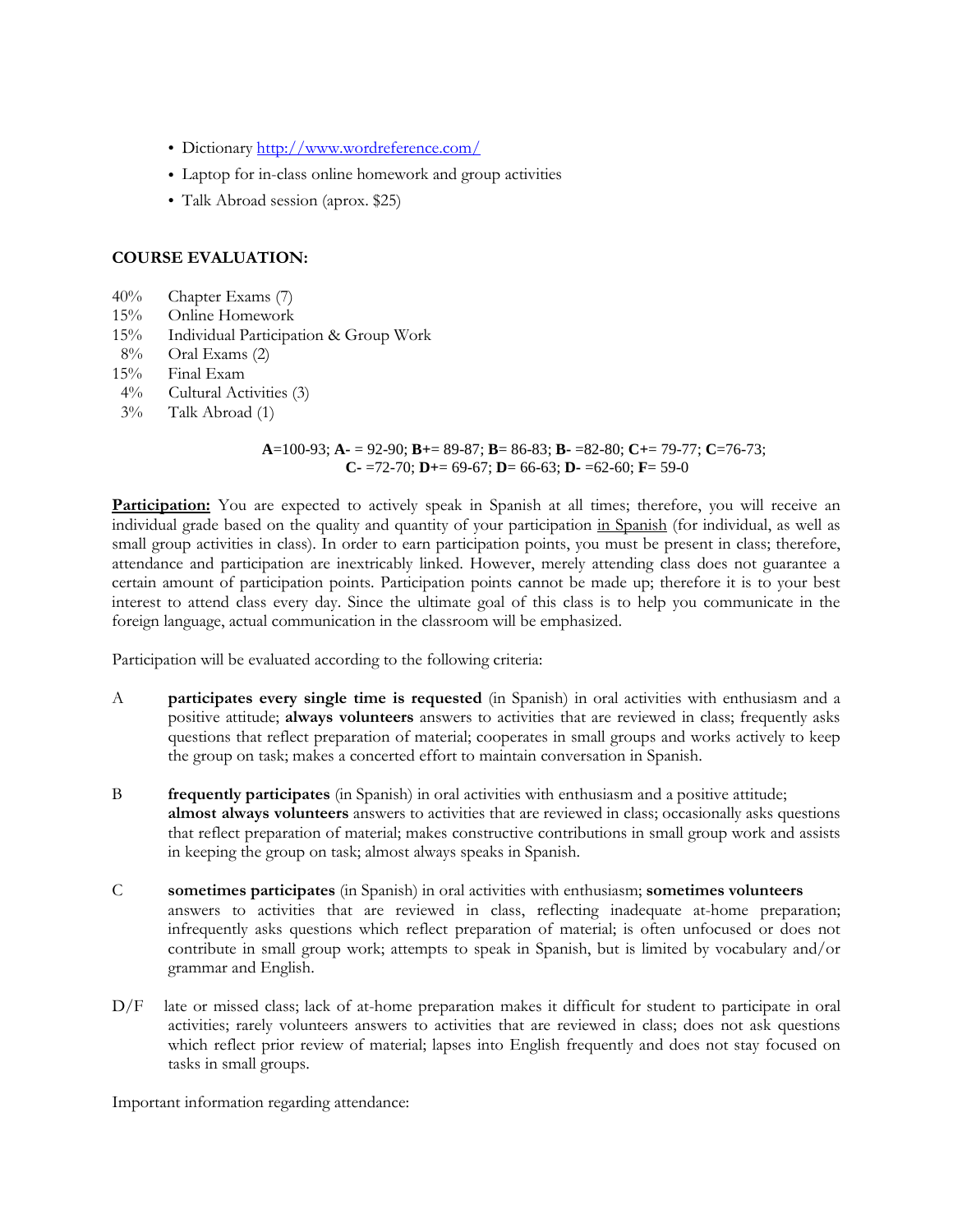## • **Course attendance policy:**

 Students are expected to be present when class begins and remain the entire class time. Students' participation grade will be affected every time they miss a class. *Each unexcused absence after the second will also reduce student's final grade by 1 point.*

If a student misses a class, it is his/her responsibility to find out what was discussed in class and what homework was assigned. If the student is absent from more than 10 percent of class meetings, the faculty member can file a written report which may result in de-enrollment. If the absences exceed 20 percent, the student may be de-enrolled without notice until the university drop date or, after that date, receive the appropriate grade for their work and participation. See Academic Policies in the Undergraduate Academic Catalog.

## • **What constitutes an excusable absence:**

Excusable absences include: medical emergencies, illnesses, subpoenas, jury duty, military service, religious holidays, and participation in university sponsored events. Students must provide an official letter or note with contact information from the agency, organization, or institution involved. Work, family vacations, planned trips or social events are not acceptable excuses.

# • **How tardiness affects student grades:**

Arriving late to class or leaving early disrupts the class and negatively impacts the learning experience. The student's participation grade will be lowered for tardiness. *Each two days late will count as one absence*. Students who arrive late to an exam will only be given the remaining exam time to complete the exam. No oral sections will be repeated due to tardiness. If the tardiness is the result of an excusable situation the student must see his/her instructor immediately after the exam.

**Homework & Study Time:** Students will have daily homework. These will include online activities as well as any other activities assigned by the instructor. Doing the homework without studying first is NOT the way to succeed in this course. Students are strongly encouraged to study grammar rules and vocabulary before doing the online homework. For every hour of in-class instruction, it is reasonable to expect to spend approximately 2 hours of self-guided studying and memorization outside the classroom. Please, plan your schedule accordingly.

**Chapter Exams:** The cumulative chapter exams will assess listening-comprehension, vocabulary, grammar, writing and reading. Students are encouraged to: a) plan each answers before start writing. Exams written with erasable pens or pencils will not be collected; b) review the spelling before turn in the exam. Partial grade will not be granted. Exam grades will not be curved. *The lowest test grade will be dropped in the final calculation of the course grade*.

**Oral Exams:** Two individual oral exams will be administered by your instructor during the semester; one mid-semester and the second toward the end. Your instructor will provide you with additional information regarding the date, format, procedure and evaluation criteria in advance. Your instructor will provide time to practice during class time.

**Final Exam:** A cumulative final exam will be administered on Wednesday December 13<sup>th</sup> from 10:30 to 1:00 pm (TBA). It will assess listening-comprehension, vocabulary, grammar, writing and reading of ALL materials covered during the semester. No requests for early examinations or alternative days will be approved.

## **Cultural Credit:**

Spanish is much more than a fifty-five-minute class four days a week. PLNU students will have many other opportunities to speak Spanish and/or to learn more about Hispanic cultures. For this class students will be required to participate in at least 3 cultural activities such as a Spanish church service, "Día de los Muertos"